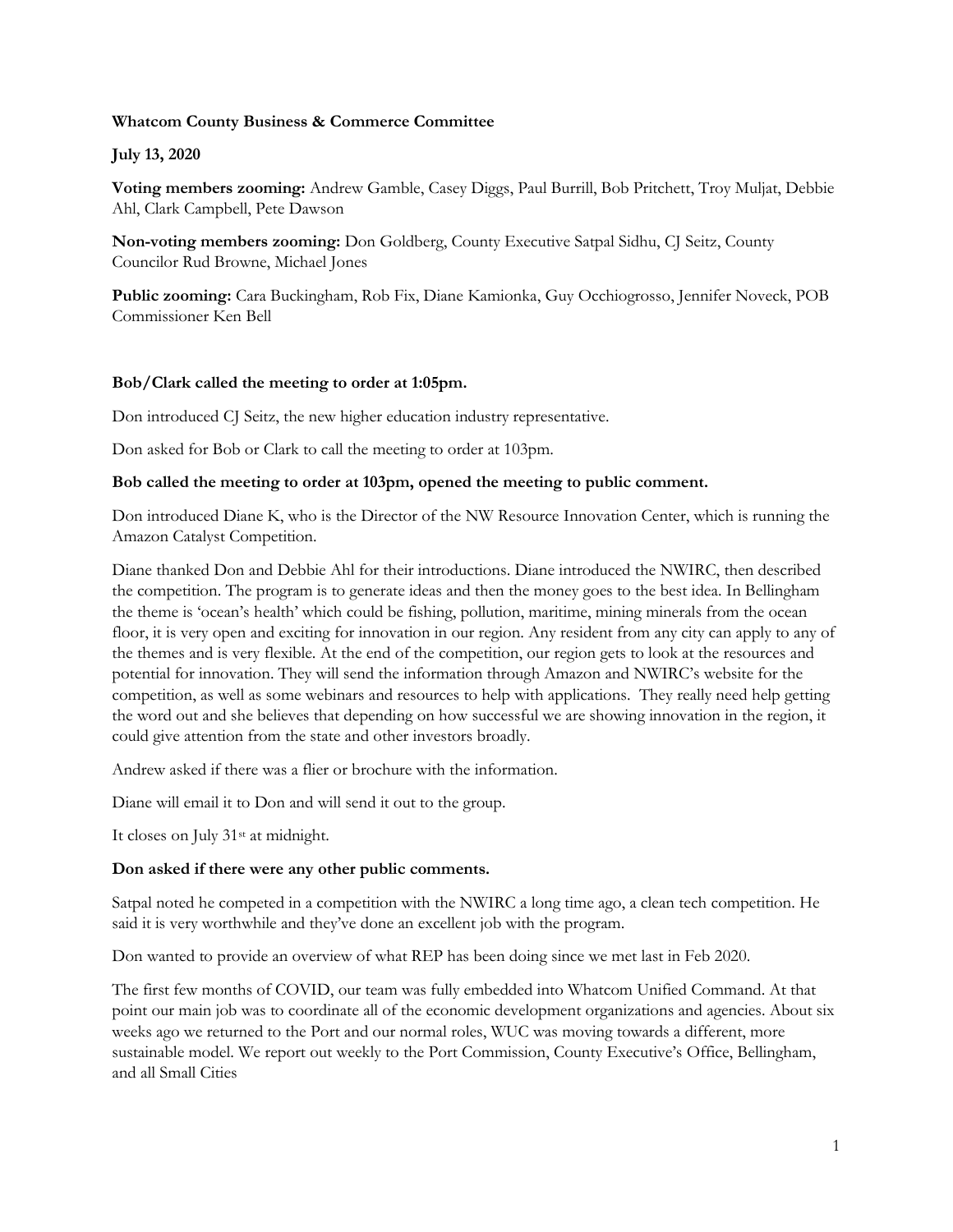We have been doing federal, local, and state grant programs. We did Commerce WWSBEG grant, then some larger grants. We were awarded \$333k for about 33 businesses and found out we would be receiving an additional \$300k.

We have been working on figuring out how to spend \$16 million for CARES Act, has to be spent by October 31 and it is restrictive in use. We are working with the County and COB (Tyler and Tara) on how this will be spent.

\$2.5 million to expand the small business grant program we are hoping about 200+ businesses will get up to \$15k grant, no loans. Commerce was 10 employees, \$10k max, ours is 25 employees, \$15k max. Press release on Wednesday.

We are accelerating the broadband program, attempting to get laptops and other materials to students and teachers.

We have done a general survey, three fishing surveys, an agriculture survey, childcare survey.

We are going back into the CEDS report, very glad that we did not build the report prior to COVID, because the situation is different now. COVID will be a large chapter as to how we will move forward as a region.

REP and WHD are co-marketing campaign with decals, posters, handouts, to get people to culturally accept that the best way to make sure businesses stay open is to take the health of employees and customers. The Port ordered 200. Jennifer provided the links to the materials for download and ordering in the Zoom chat [\(https://whatcomtogether.org/get-materials/\)](https://whatcomtogether.org/get-materials/).

The border closure has been very hard on our economy, especially Tourism.

Western Crossing: we are getting close to issuing an RFQ for a P3 organization to see if development organizations are interested in participating in P3 arrangements given the COVID economic situation.

Rud noted that Don has been very accessible and very busy over the past few months, but wanted to recognize the work that the Team has done.

Don said in the next part of the meeting he will hand it over to Clark, discussion of best practices, what are you implementing, what are you having troubles with?

Clark said he is interested in understanding the different ways COVID is impacting different parts of the economy. The outdoor business generally, if in footwear or apparel, since this has started, retail sales are off about 45-50%, significant drops, regardless of if you have an online presence or not. CNN effect: discretionary spending goes away. If it is not an essential product, the things you do decide to buy are either an immediate need or want. Apparel and footwear are not it.

Hard goods and equipment, especially lowest cost items, surge of people wanting to get into hiking and backpacking, any form of camping. Coglands (spelling?) in Canada, their revenue is up over 70% from last year in the month of June and similar numbers in May. Most of their sales are in the United States, even with retail being shut down there are seeing huge growth. For Gear Aid, it hasn't been as much, it is care and repair, but it is a good time for repairing (they don't want to buy new, they have time, they are trying to get outside). From a business perspective, they saw it suddenly, March business was off by 9%, 33%, 35%, year to date down 18%, but expenses (no trade shows, no travel), even though revenue is off 18%, expenses are off 60. This is before PPP and family first credits, which they took advantage off. The PPP loan they've tracked 87% is being used for payroll, will be used up by end of next week. There are a lot of dark clouds on the horizon for retailers, everyone's online business is up but if states and regions shut down, that will definitely cause a downturn. They had one retailer in Canada file for bankruptcy. MEC is probably next.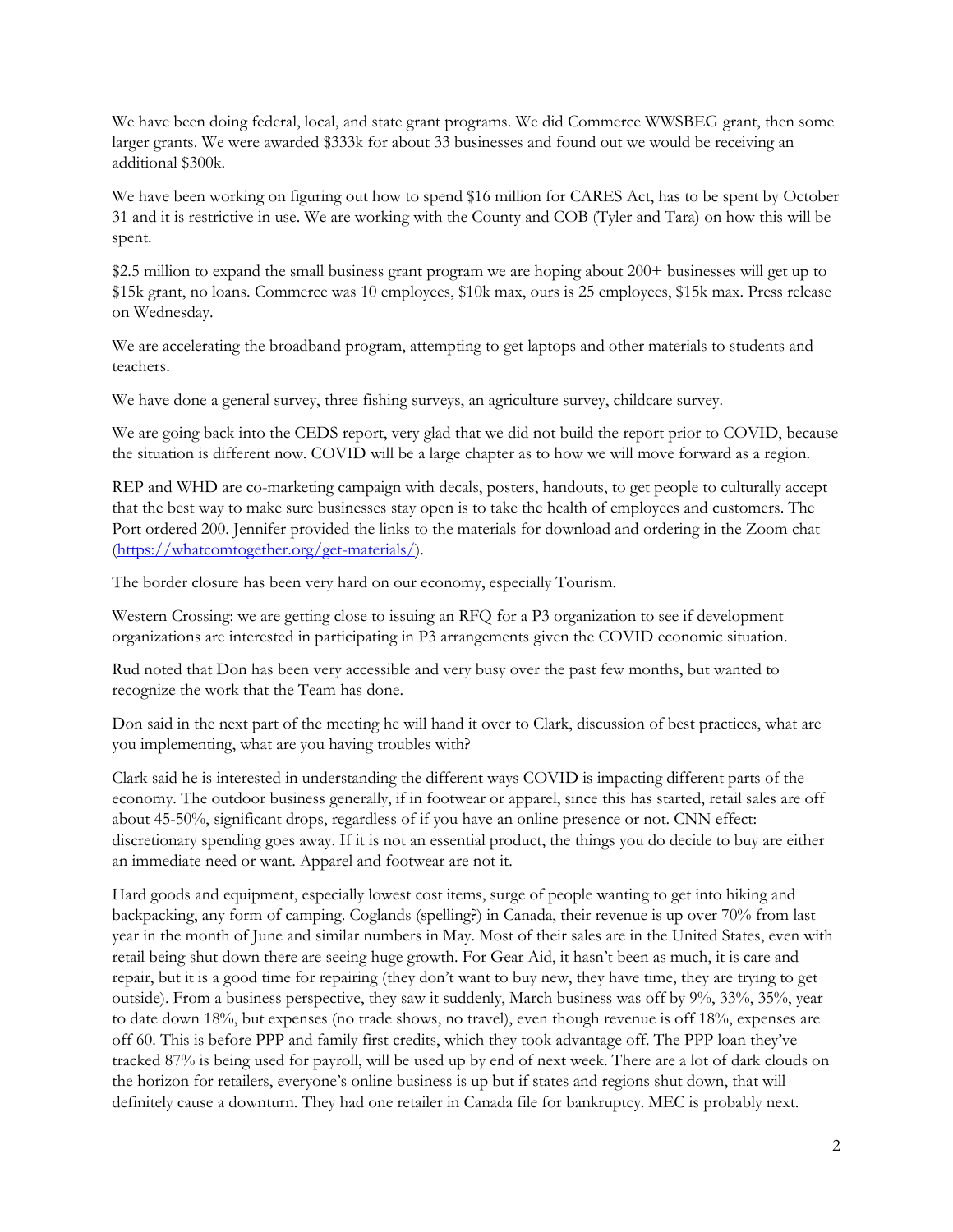From customers, business has been rough (OEM sales to Patagonia, Yeti, etc.), and that has remained strong. When they started, they shut down everything per the order, but because much of their business is govt sales, but because they provide a product that is in military contracts, they had to declare themselves a. They turned Amazon and REI off and focused on govt business first. Reduced number of shipping days. Put all office staff remote. They have a lot of space, so they've installed extra production areas, brought in plexiglass and everyone is in masks. Cut 10 temps, permanent staff of 42 has stayed, they are going to hire some full time people. They are seeing an increase due to repair and anti-fog needs. In the bike business and kayak hard goods, those are social distant activities so they are doing really good business right now. They are trying to keep up with manufacturing.

Debbie Ahl provided an update with healthcare. On the payer side, payers are going to see a big increase due to critical care costs, but in reality it's been offset by the amount of healthcare that has been delayed. This may push these costs into next year.

Quick transition to telehealth, basically became a reality overnight. Telehealth (mental, dental, physical) have seen significant increases in uses. There was an expectation that it might not continue and wouldn't be covered by payers, but in her conversations, this is definitely an access issue and a lot of these areas needed better telehealth services. Additionally, there are people who have health conditions and are better served by telehealth as it is too dangerous or difficult for them to go into a hospital.

Social determinants of health can also show you some environmental issues related to health (are people living in construction sites, etc.).

While difficult, there are silver linings in this industry as well.

Bob: There business is doing okay, because they are helping churches go remote. Their workforce adapted to remote work quickly. 10% of revenue was live conferences, but they redeployed that to webinars, live demos and online trainings. So far haven't had to cut back staff at all. His biggest concern is them working remotely and how much they like working remotely. He doesn't know how to onboard people remotely because you do not have social capital from going to lunch with people.

Good news, people can work from here from anywhere. But the contribution to the economy is different, they might still eat the restaurants but there are no workers in the downtown. 50% of his workers want remote work to be permanent, but he is not sure if that is good for commercial real estate and he thinks that is a cascading effect on neighboring businesses. He's hoping that we can do things to make Downtown still attractive to be in and remove regulatory behaviors.

Troy: real estate, they just did their 2nd quarter, sales down 16-32% depending where you are, 27% down in Whatcom year over year. Values are up, it is a record low inventory levels. People did not put homes on the market in the spring time, which usually happens. Might happen in summer or fall? They are seeing some surge, a lot of out of town buyers coming in. Commercial is doing okay, it could be worse. Rent collection on commercial space in their portfolio is 77-85%, so not bad. Roughly 80% of tenants paying rent. Residentially, 97% tenants continue to pay their rent. Surprisingly strong number. Big factor is how WWU opens up, they've been told that WWU will allow a minimum of students back on, which may put 2k students onto an already stressed rental market. Not a great time for that to happen. But overall the market is down but not out.

Don: What do you see the future looking like?

Troy: Bob hit a concern. A lot of people have long term leases. When those leases end, will they renew or will they downsize? What will they do? That's probably six months to two years out before we see impacts, we do see a larger impact in big cities with larger tech companies, Seattle, etc., that will be working remotely for the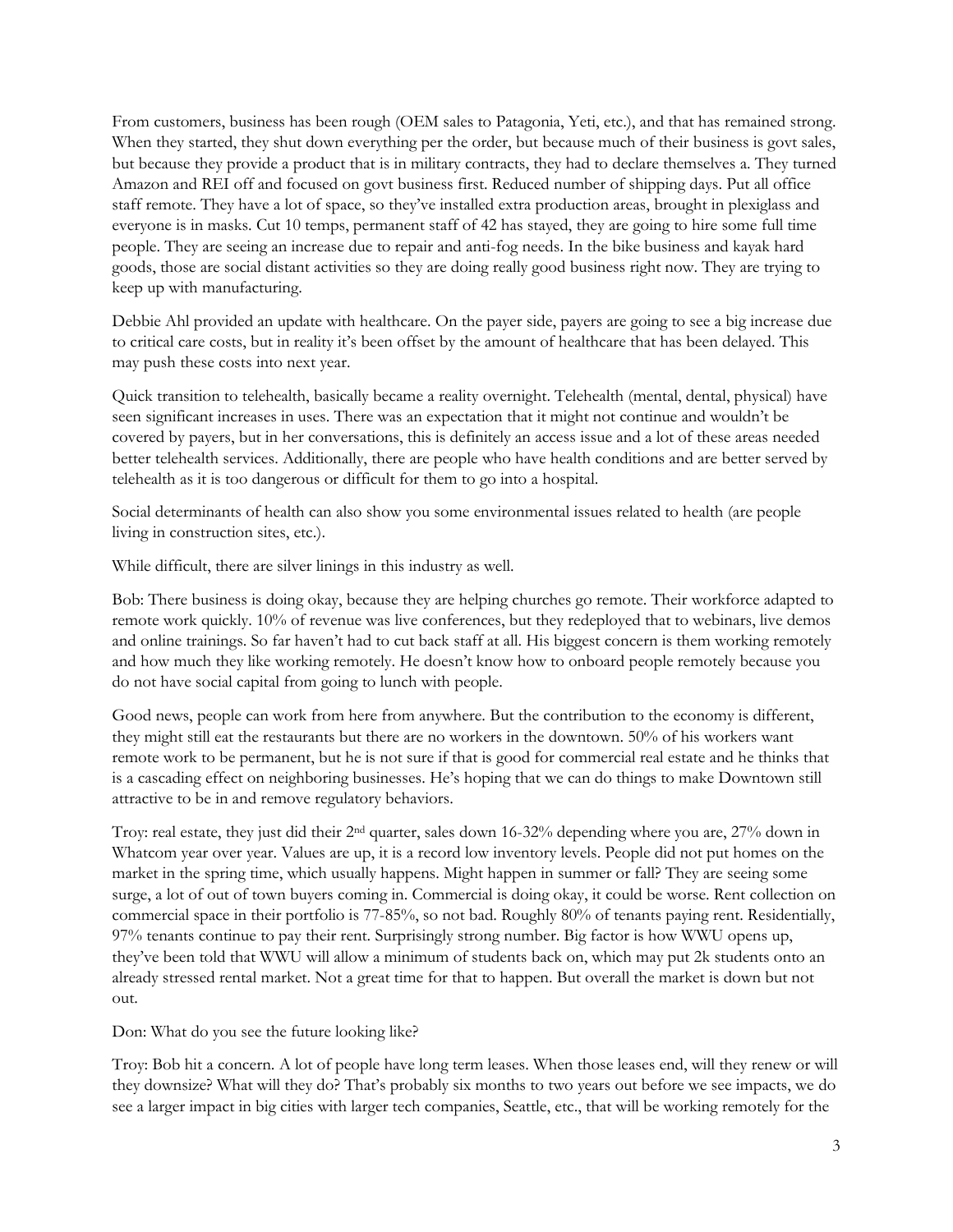foreseeable future. They have seen a strong demand for people wanting executive office rentals, people are sick of working at their home offices. There are unique bright spots. But the large chunk of office space may be harder to move in the future as demand is declining. Industrial continues to be strong and is as healthy as its been in two decades. Retail is bad.

Don: Be near big cities, but not in them. We are hoping we are going to get the positive side.

Troy: Arizona real estate is 30% above all time high. Unique markets people are flooding too. Smaller cities are doing better. But it is still really early and only one full quarter of data.

Casey: The supply chain is having issues: to go containers, can lids, every brewery or restaurant pivoted to selling things to go or trying to package beers to sell to groceries, so every can and lid has been bought up. Was hoping to get can lids in June, but still do not have them, have enough for 4 canning runs, so they have enough through August.

Don: What about moving out into the street? How is the 50% rule and take out working?

Casey: It is hit and miss. Some days are really good, others are bad. More people feel comfortable sitting outside. Restaurants and tap room sometimes have people, but mostly people want to be outside. They are using the sidewalk. They haven't considered using the parking spaces, but might. With 50% they still have to staff 100% because the restaurant takes up more space. Hard to look at the numbers right now.

Paul: Fishing industry (processing and wild capture): They were hit in January with the closures of the crab markets in Asia. Most boats are down 35-50% in gross revenue, some of the PPP money has gone to boats and self-employed people. Dock to table platforms have done really well. The volume still does not replace the restaurant orders. The boats are in Alaska, those products are going into the freezer. Spoke with Cantwell and Fish & Wildlife, they've been really helpful. Looking for places to off load some of the frozen product.

Salmon catch is down this year; this is a normally down year. That could actually be helpful because the freezers won't fill up. The Russia fisheries have really impacted prices due to high production. They think that people will be able to pull through.

Andrew: At the beginning of this we saw oil go negative, but as predicted it rebounded. The best price is \$50- 60/barrel. Locally, they haven't seen any layoffs. A lot of project work, anything discretionary, has been stopped. A lot of their contractors are struggling right now. Most administrative folks are working from home, transitioned pretty quickly after getting everyone the resources they needed. They had surface transportation issues: 14-day quarantine for border crossing, they worked out some self-management plan with drivers. Because they are critical infrastructure, they've been impacted a lot less.

It has been hard to see what happened to Intalco/Alcoa. They worked really hard to modernize that facility over the past few years, but the market conditions were crushing.

Pete: Construction is really concerned with 2021, short term down 20%, back up working but have about \$35 million in projects on pause, some for financing reasons. Trying to not have jobs take longer, supply chains have been okay.  $\frac{3}{4}$  of the office is working remote, they are reporting they are more productive, folks have really embraced doing more work online.

Clark: Are you seeing any shifts in construction project types? For 2021 pipeline is it different than before?

Pete: Well, some of our work is in Alaska. Tourism is down and oil is down, so Alaska's economy is doing really poorly right now. They are anticipating commercial / office space work will probably come to a stand still. Multifamily has so many barriers to entry for building.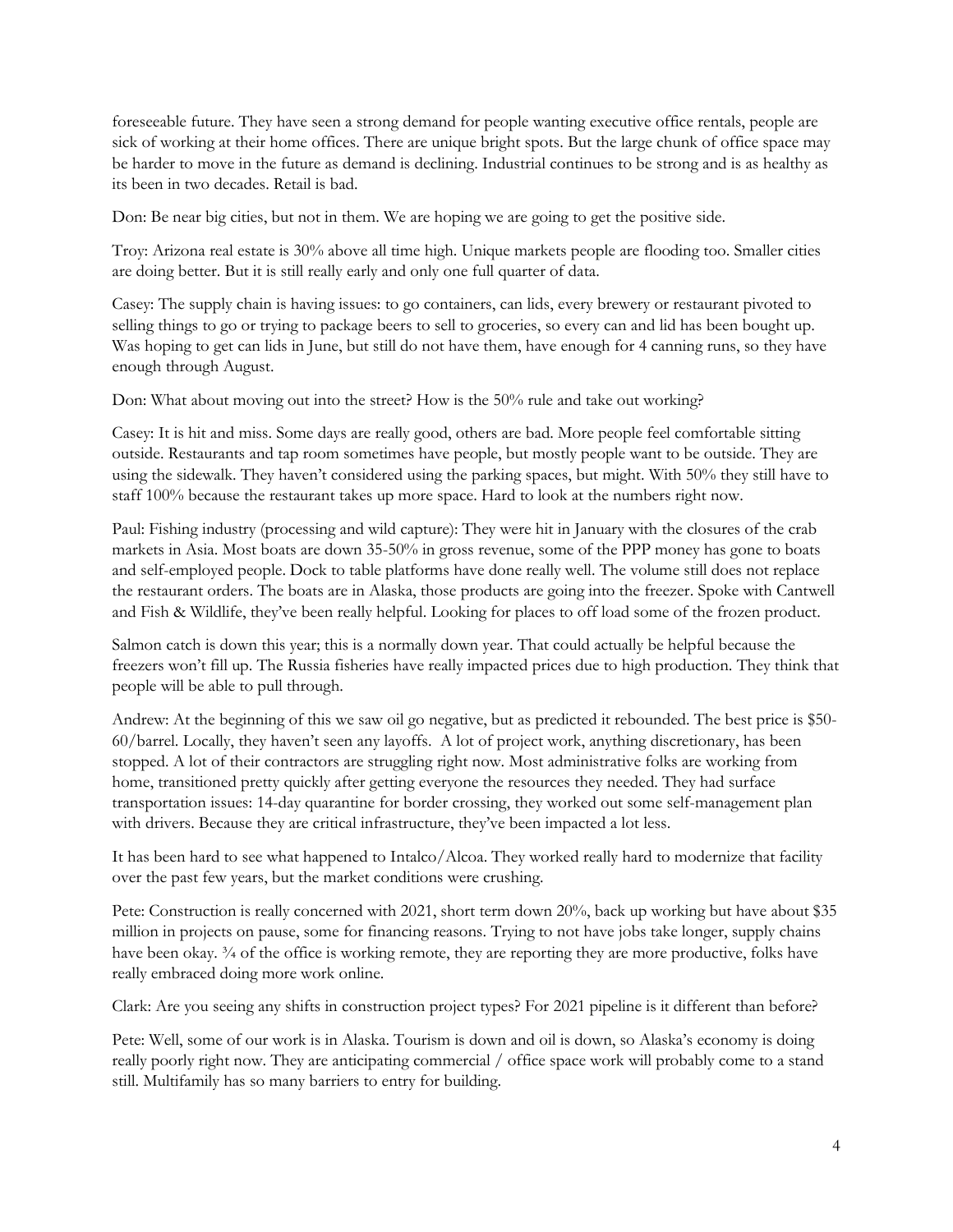Cara (for Sarah/Birch Equipment): They were essential and were able to stay open. Most of the workforce stayed on for majority of shutdown, a lot of equipment is used for industrial and manufacturing sites so they felt it was important to stay available for customers. They focused on safety for team and customers, followed the CDC guidelines as they started and evolved. Equipment rental industry followed construction in terms of impacts on revenue. Extreme times 50% down, but climbing out since reopening. They started adding telematics and security equipment on site so that the equipment could be monitored remotely.

Don: update from Debbie on childcare.

Debbie: In 2019 research study, 48% of parents missed 5 or days of work. 59% came late, some quit or left school, some lost jobs, the indirect cost \$2.1 billion, \$6.5 billion lost in opportunities. Not just babysitting, we are talking about early learning. 50% of kids in WA arrive to kindergarten underprepared for school. This gap widens hugely by 3rd grade. Before COVID, we needed 7700 spots, we were missing about 4000 spots because we do not know how many friends and family are providing education. We had a lot of closures during COVID, they are still working on how many will reopen. How do we retain and expand? How can we individually license home centers? How do we rebuild after COVID? REP was very helpful in doing a survey so we can answer some of these questions.

The ratio of staff to child has increased and the number of children per room has decreased, so the cost per provider is significantly higher. Very difficult to break even in this situation.

The survey found that coming out of covid 73% said they need childcare, only 29% really had a plan for that care because they did not know if it was open. 27% were unsure when they would go back or would keep remote. 45% were not sure. Many were very concerned about the emotional and mental well-being of their children as well as the trauma that they are experiencing as a result of COVID. As a community we really need to think about how we are going to address this going forward.

Don: We still have our housing and childcare issues to deal with alongside COVID.

Rud: Really supports work on childcare, it is a national issue. One concern is that childcare is a key for the economy to work. What are nonfinancial things we can do to address these issues? Changing regulations? What can we do locally, state level? Trying to focus on things we have control over.

## **Don: Bob, vote to approve the Feb 2020 meeting minutes?**

## **Bob: Motion to approve out Feb 2020 minutes**

**Clark seconded.**

#### **Passed unanimously.**

Don: Bob was so nice when we were forming and no one wanted to be the Chair. He graciously took this on. What we were thinking – we move the Deputy into the Chair, we roll with two year terms.

Bob: Motion to let the Deputy become the Chair after a one-year term.

Troy made the motion.

Debbie seconded the motion.

Don: If someone else wants to be up for co-Chair, Debbie has offered.

Bob: A motion to make Clark our Chair and Debbie as our co-Chair

Troy: seconded.